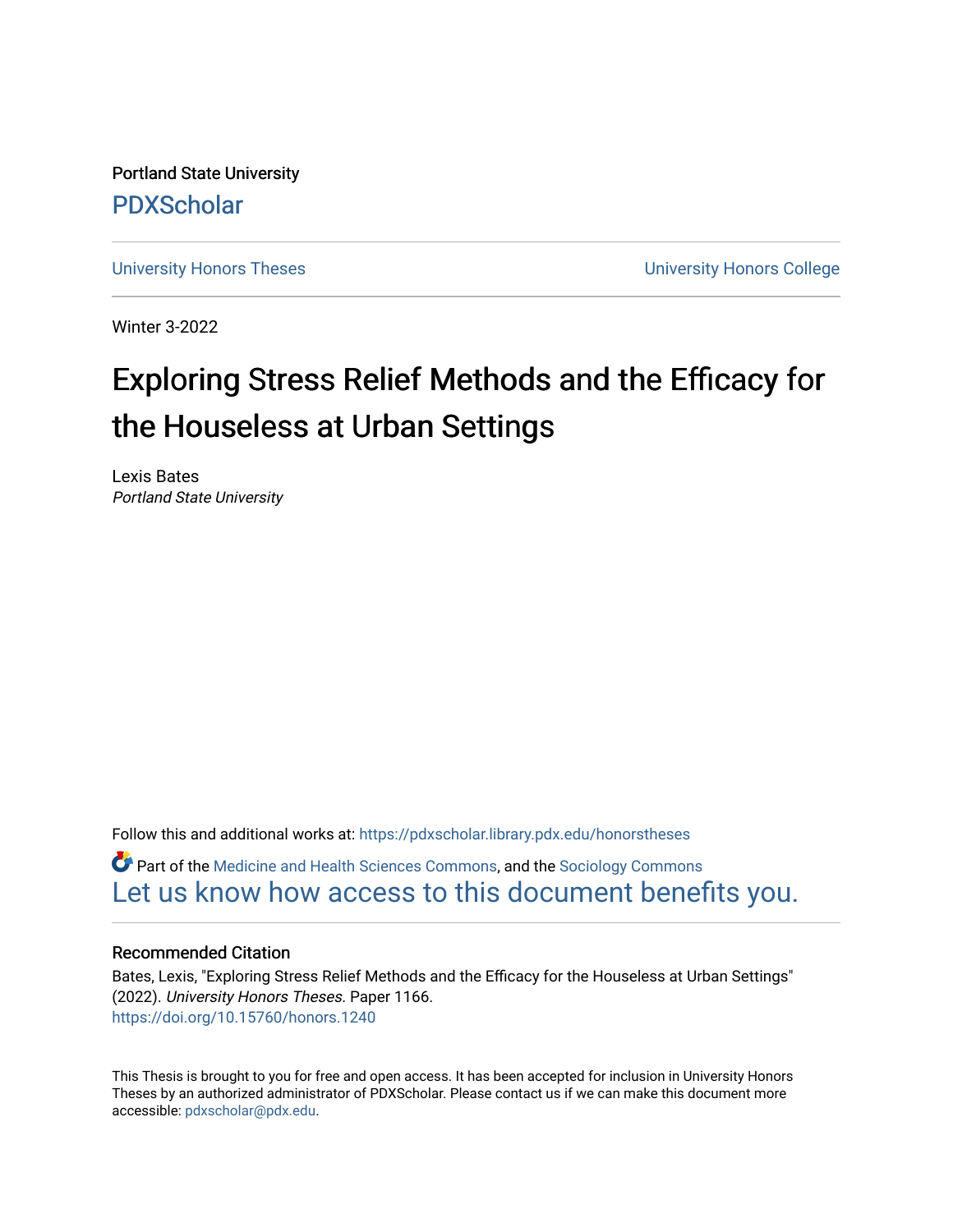Exploring Stress Relief Methods and the Efficacy for the Houseless at Urban Settings

by

Lexis Bates

An undergraduate honors thesis submitted in partial fulfillment of the

requirements for the degree of

Bachelor of Science

in

University Honors

and

Science

Thesis Advisor

Hyeyoung Woo, PhD

Portland State University

2022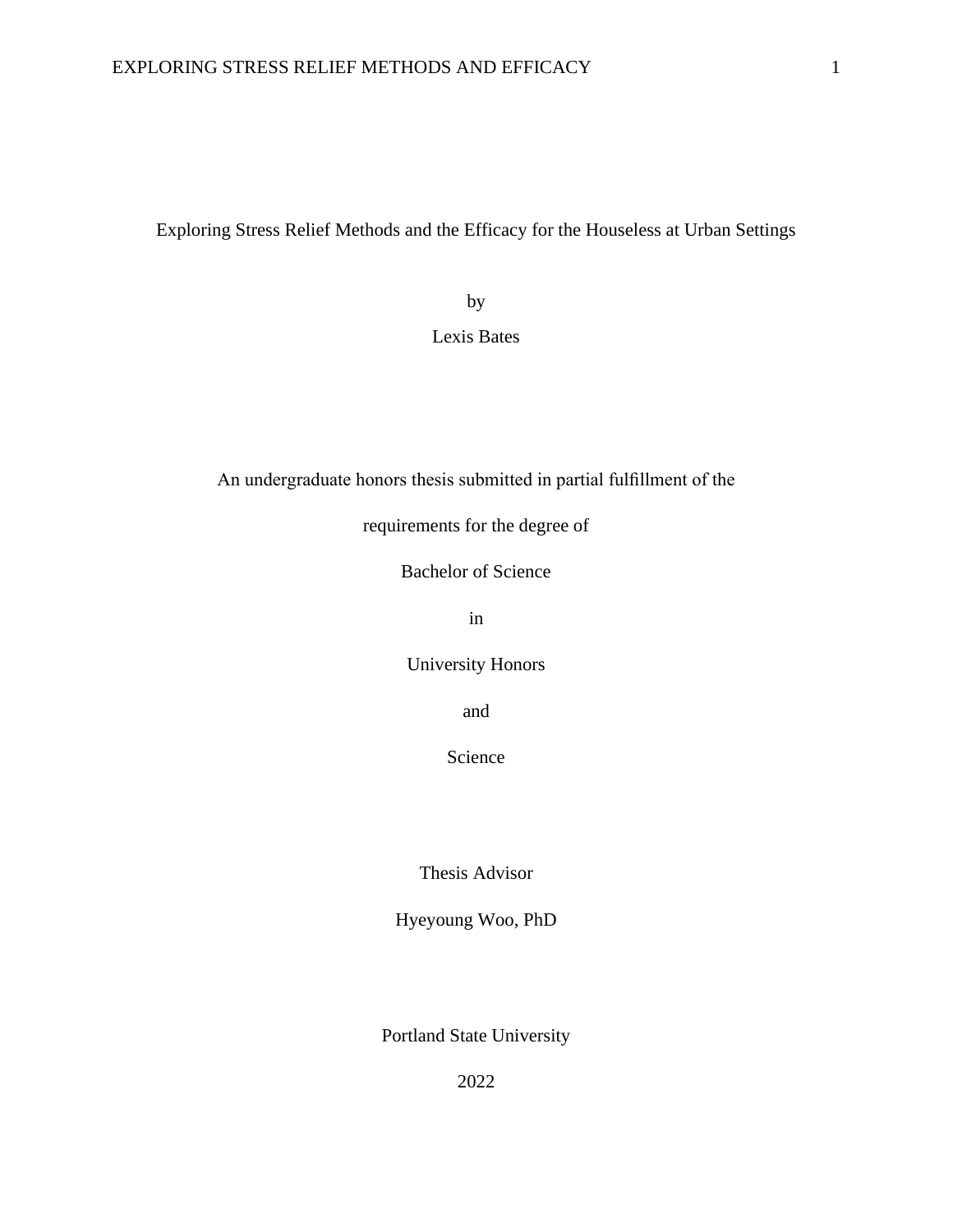#### **Exploring Stress Relief Methods and the Efficacy for Houseless at Urban Settings**

#### *Abstract*

When the word "stress" is mentioned to lay people, they might think that their definitions of "stress" would be the same or similar. However, stress may vary by, not only degrees of the adverse circumstances, but also kinds of stressors which make an individual's experience of stress and their coping mechanisms complicated. Stress refers to a state of mental strain or tension resulting from adverse circumstances. Each individual living in society undergoes stress as a part of life. To some degree, stress keeps us motivated to stay alive in this way through survival instincts. However, excess stress may cause chaos for the system in which it affects. In order to lower risk of chronic health problems through the reduction of overall stress, stress relief methods can be deemed a valuable source of preventative health maintenance. This thesis begins by addressing the efficacy of common stress relief methods for general adult, healthy populations. Then, the focus will be pivoted towards houseless individuals living in urban settings in order to explore more efficient stress relief methods with consideration of accessibility from a financial, physical, and safety perspective. With completion of this stage of research, this thesis presents evidence that access to green space provided an effective and accessible method of relieving stress for houseless individuals in urban areas.

#### *Introduction*

People in current society have an understanding of stress that has been taught through years of personal experience and societal shaping. If one was encountered and asked to share their definition of stress, they might give you examples such as deadlines for work, marital issues, societal trauma, death of loved ones, not being able to find food, losing their home, etc.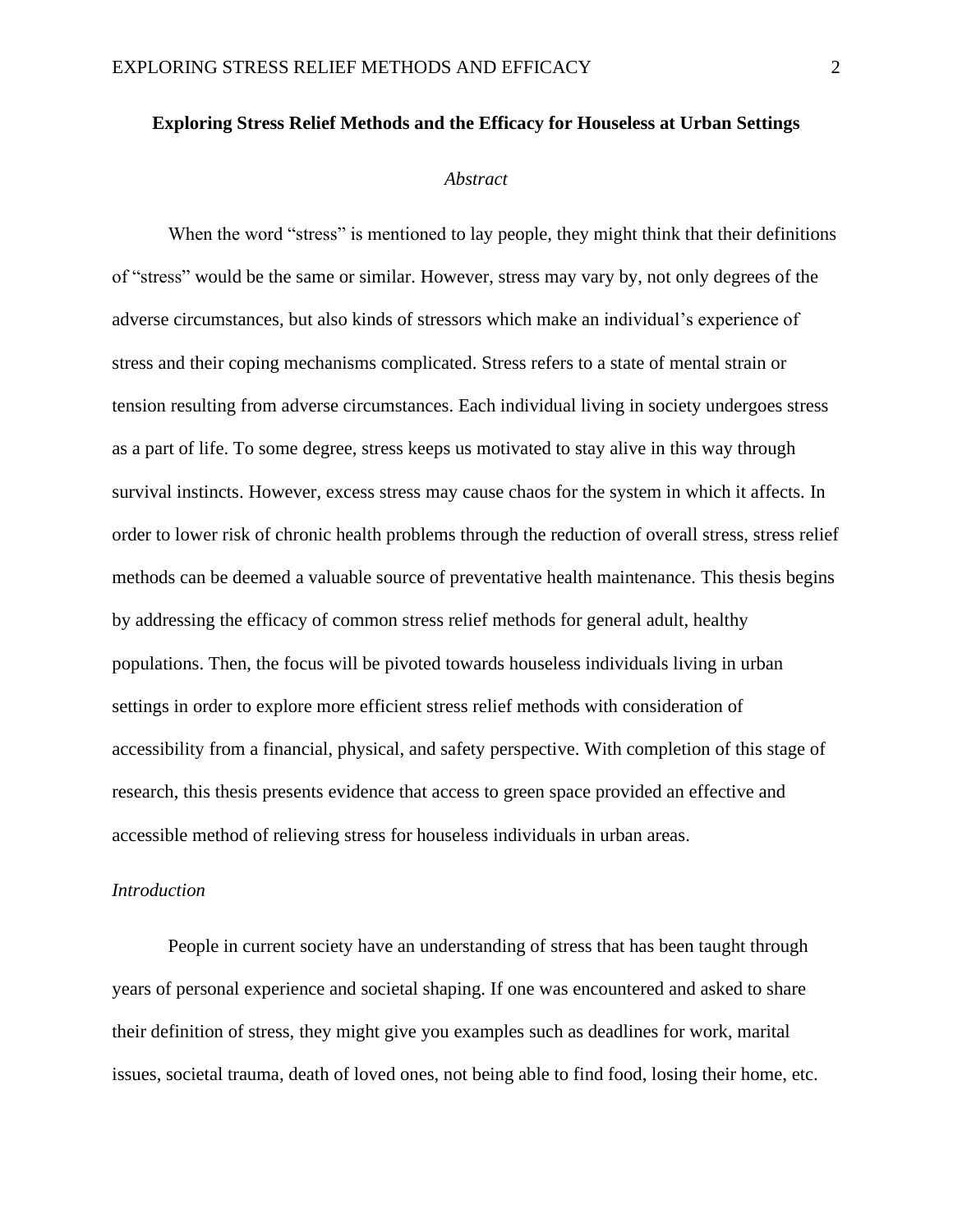People in urban areas experience stress that is unique to their situations when compared to those that live in suburban or rural areas where living cost and population density are not as high. For example, individuals living in urban areas may face higher risks of becoming houseless partly due to elevated housing costs in urban areas. Additionally, while living in urban areas creates greater pedestrian access to the resources that help them survive, urban pedestrians may also be exposed to higher levels of prejudice against their existence and the impact of that stress can last a lifetime. Thus, while stress, nevertheless, is variable but can be understood by nearly every adult in the world, houseless urban residents may suffer more from a particular intensity of stress that requires immediate remediation through societal development. Considering the time this will unfortunately require, how are houseless individuals expected to survive these intense stressors?

The difficulty with the ubiquity of stress in modern urban populations is that it suggests a positive correlation between increased stress and development of chronic illnesses. For the general population, "75% and 90% of primary care physician visits are caused by stress-related illnesses. Cardiovascular disease, obesity, diabetes, depression, anxiety, immune system suppression, headaches, back and neck pain, and sleep problems" are only a few of the chronic issues that have been known to arise from chronic stress (Jackson 2013). As mentioned above, stress has been known to wreak havoc on the immune system (Krantz, D., et al. 2013) which may lead to decreased health for the chronically stressed. With this correlation in mind, the opposite might suggest that reducing stress can decrease the likelihood of chronic disease. As they currently live, houseless people tend to suffer from chronic health issues at a higher rate than generally healthy, adult populations. With this greater risk of long-term effects from stress, addressing the impending issues among the houseless and working to create a system in which they, too, can live stable, healthy lives is imperative to the health of the houseless.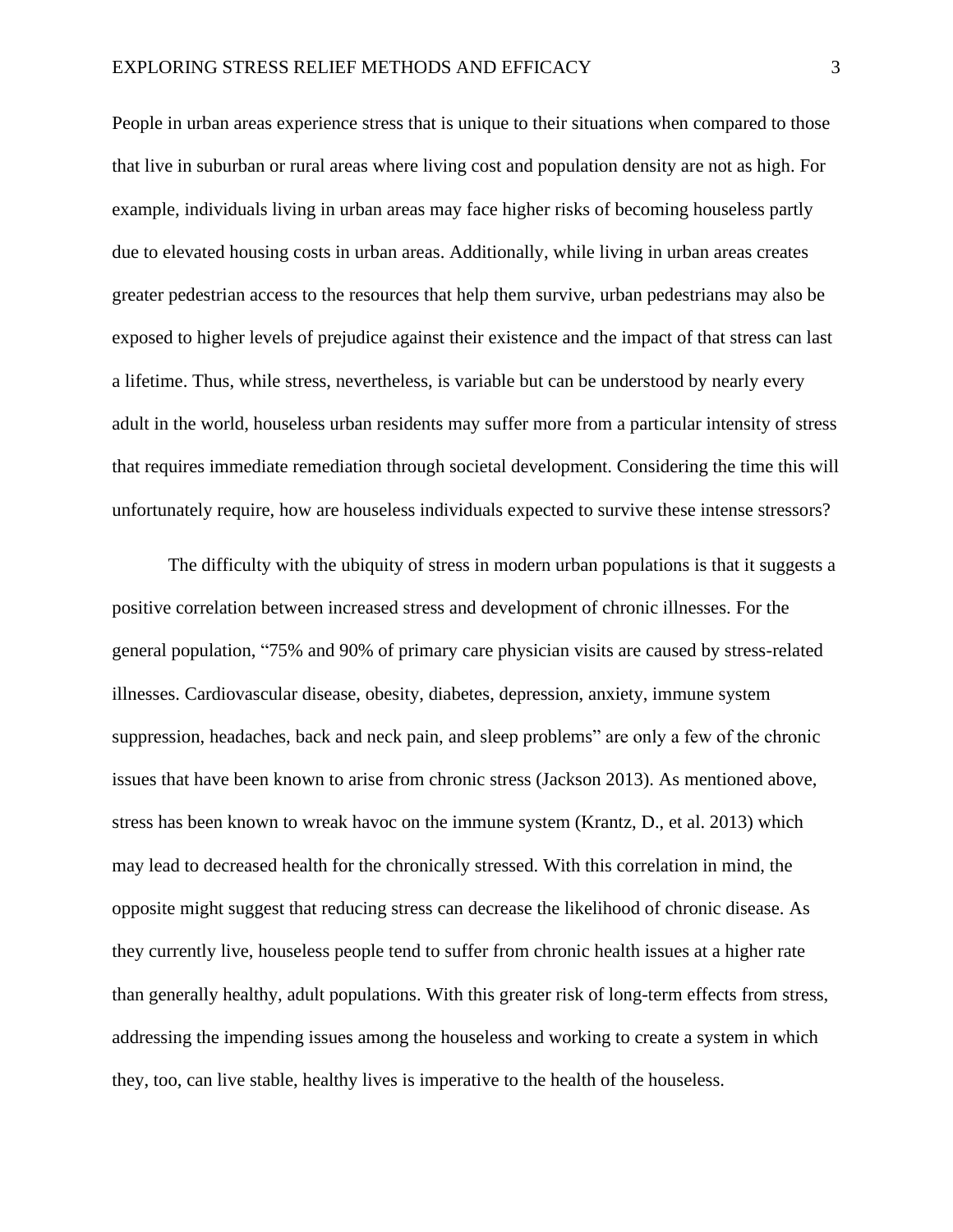The experience of being a houseless person is uncomfortable. Instances that may be more common among houseless individuals might include lack of a safe shelter, lack of a generally healthy and clean environment, and inability to manage nutrition to the same degree that a housed adult would be able to. With these additional difficulties, degrees of stress that are experienced by houseless individuals are increased when compared to a general, healthy, house adult. More frequent and more severe episodes of stress, in turn, may increase the risk of acquiring chronic health issues that relate to the body's natural responses to stress, as explained below.

# *Stress and Its Physiological Impacts*

Stress impacts nearly every system of the body in different ways. The brain experiences and adapts to stress in several serious ways. With atrophy and neurogenesis disorders of the hippocampus and amygdala, decreasing dendritic branches, decreasing numbers of neurons, altering of synaptic terminals, decreasing neurogenesis in the hippocampus, reduction in hippocampus volume, and modification of LTP, the brain experiences memory disorder and reduction of cognition (Yaribeygi, et. al., 2017).

In the immune system, release of hormones such as ACTH, growth hormone, and steroids, all which can be released through stress, can modulate the function of the immune system, and create an imbalance in the immune system (Yaribeygi, et. al., 2017). A more direct causation of stress induction includes an increase in plasma concentration of norepinephrine. Norepinephrine has an inverse relationship with immune function (Reiche, et. al., 2004).

The heart reacts to stimulation of the sympathetic nervous system with increases to heart rate, blood pressure, and vasodilation of arteries, amongst other effects (Herd, 1991). With the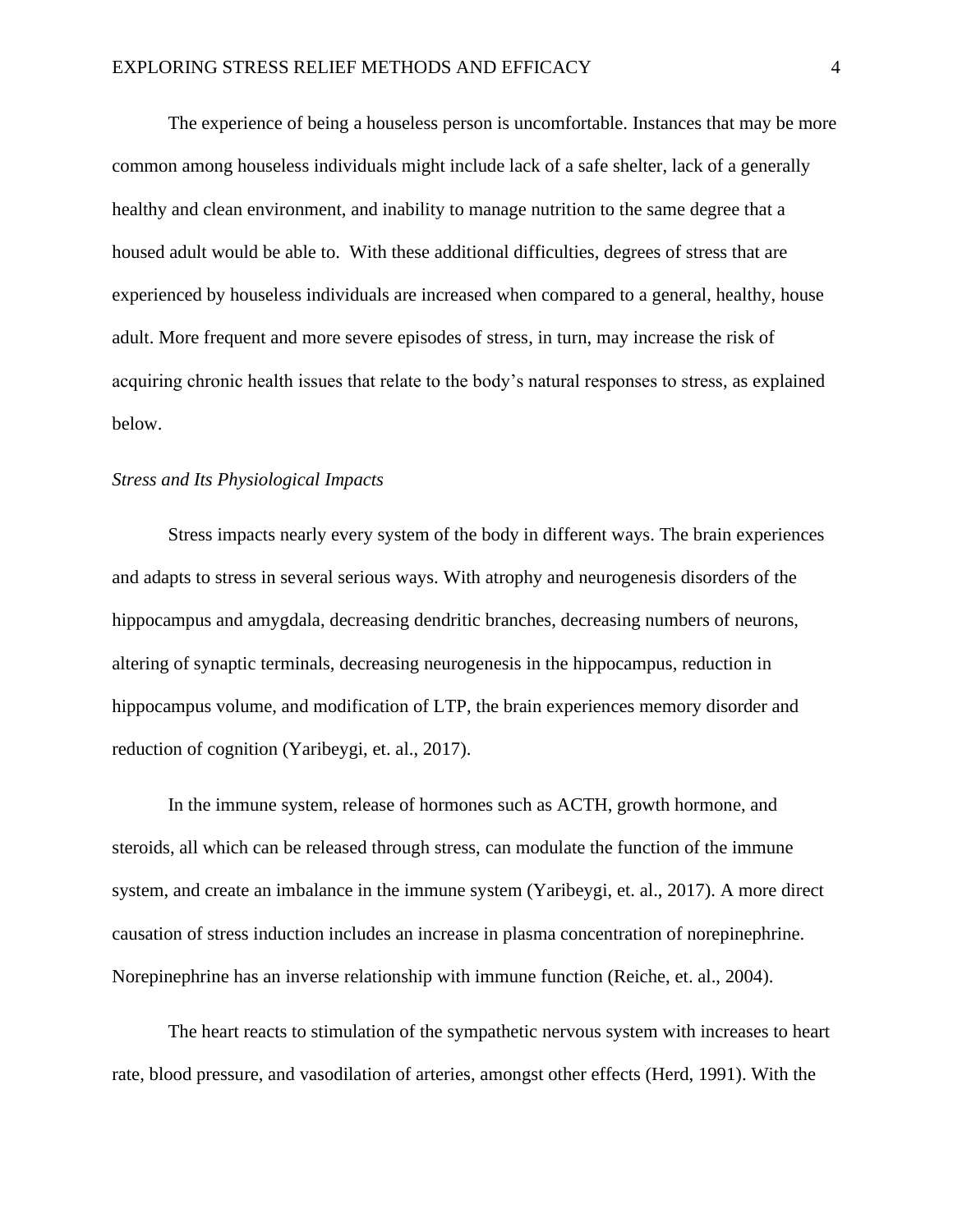increased activity of the heart, prolonged stress, such as constantly living in a lens of survival for houseless individuals, can severely shorten life spans and lead to increased rates of chronic heart problems. Chronic heart failure, myocardial infarction (heart attack), vascular changes, atrial fibrillation, angina, hypertension, among other chronic conditions, can arise from this chronic state of stress on a heart.

The gastrointestinal (GI) tract, the human's stress organ, has also been studied to be adversely affected by stress. Appetite modifying, GI tract movement, digestive functions, and GI system inflammation are all aspects of the effects of stress on the GI tract (Yaribeygi, et. al., 2017). Appetite modifying involves the ventral tegmental area and the amygdala. The impacts of stress can create anorexia for the stressed individual or cause a reduction in food or water intake (Ranjbaran er al, 2013). Effects of stress on CRH-2, CRH-1, and 5HT-3 receptors inspire disordered movement of the stomach and colon, preventing effective emptying (Monnikes et. al., 2001). Digestive functions, through stress affecting the parasympathetic nervous system, modifies absorption, permeability, and function of ion channels (Collins, 2001). Without being able to properly absorb nutrients that our body requires to function, our systems slowly begin to cease function. With activation of T lymphocytes and release of cytokines, GI system inflammation can induce illnesses such as irritable bowel syndrome or colitis (Yaribeygi, et. al., 2017).

The endocrine system, with reaches into many different parts of the human body, can also be heavily affected by stress in several complex and subtle ways. With impacts of many different organs and functions of the body, it has been suggested that "it is impossible to separate the response to stress from the functions of the endocrine system" with its many methods of communication and function modification (Yaribeygi, et. al., 2017).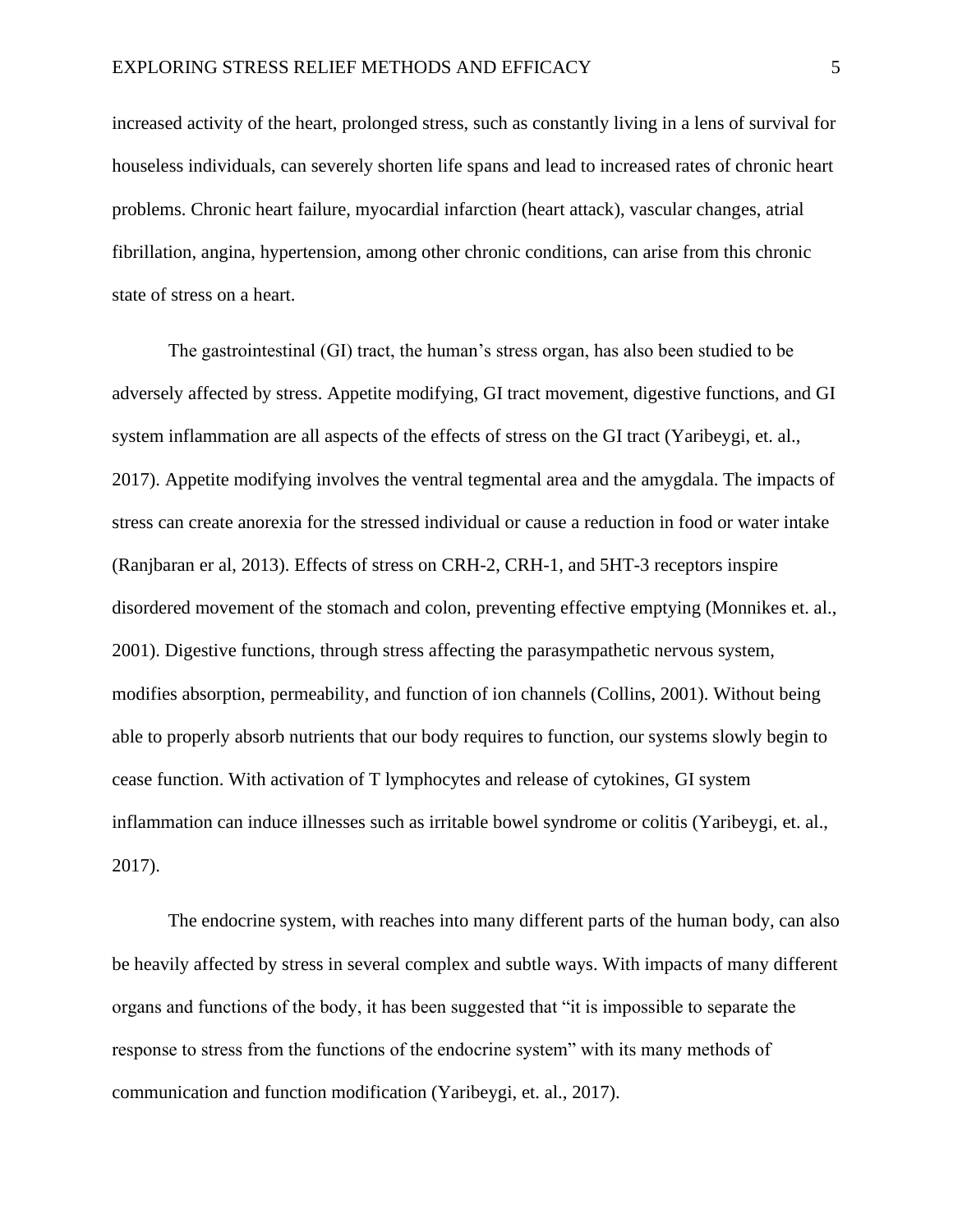Through the endocrine system, the body can function through the stimulation of stress to release cortisol. This release of cortisol has been a common method to evaluate for objective levels of stress relief in individuals. If the level of salivary cortisol in an individual's system has lowered, then they objectively have experienced reduced stress. On the other hand, a person's subjective experience of stress can affect the endocrine system, cardiac system, GI, brain, the list goes on. Subjectively, if an individual feels that they are meant to experience less stress, such as through the act of listening to calming music or going for a walk, then the body responds in the same way with the slowing of the heart rate, decreasing the respiration rate, and maybe even settling nausea. The important distinction and inclusion of both measures of subjective and objective data were noted to be pertinent when evaluating the common stress relief methods and studies conducted to evaluate their efficiency.

## *Common Stress Relief Methods*

Stress reduction can be considered as a form of preventative care at its most accessible level. The accessibility of common stress relief methods can certainly be questioned for different types of healthy adults in urban areas. In places like the state of Oregon, for example, recreational cannabis use for stress relief is legal and commercialized. This accessibility allows greater chance of success of limiting cumulative stress in urban populations. However, this method cannot be so highly considered for houseless individuals due to stigma of drug use and addiction amongst this population as well as factors of cost that come with smoking or eating cannabis. With these conditions of accessibility in mind, what kind of stress relief is effective and accessible to urban populations, specifically communities of unhoused individuals, around the country?

Although it would be ideal to ultimately find ways to remove stressors, there are many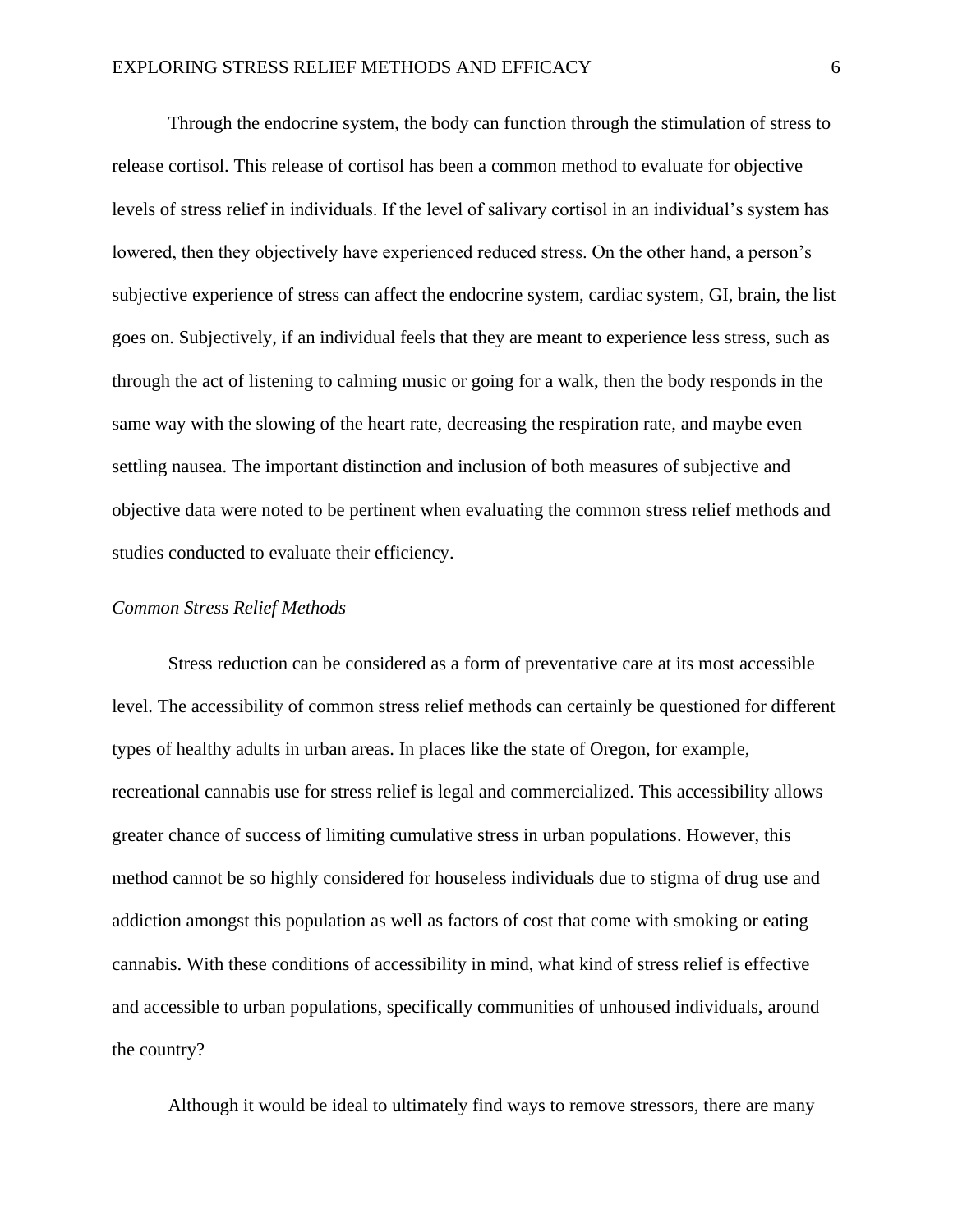ways to reduce stress. Such methods might include going out for a walk, taking some deep breaths, getting some fresh air, drinking water, or taking some time to relax. Additional methods to cope with stress may include access to green spaces such as parks, the practice of mindfulness mediation, or consuming an alcoholic beverage, smoking, or utilizing cannabis which has been legalized in the state of Oregon recently. Subjective measures of stress relief, measures that reflect the study participant's experience of stress relief, can be potent indicators of what methods we will continue to use throughout our lifetimes; though, does the objective data, measures collected without the opinion of the study participant, agree on most of these methods as well?

Exercise has been recommended as a tool for stress relief by doctors and parents/guardians since we were children. Physical education is a staple in the schooling system of the United States in attempt to keep children healthy in all aspects, mental, emotional, and physical. As we grow older, exercise becomes more of a release from work or school as an opportunity to "blow off steam" through demanding physical activity. Research has shown "consistent findings that people report feeling calmer after a 20- to 30-minute bout of aerobic exercise, and the calming effect can last for several hours after exercise" (Jackson 2013). To further specify these findings, it was found that exercise of an aerobic nature, involving a break from the stressor, typically allows for a reduction in overall subjective feelings of stress from the participants (Breus 1998). Additionally, acute aerobic exercise has been studied to have significant effect on stabilizing blood pressure shortly after completion of physical activity (L.S. Pescatello 2001). This effect, if utilized consistently, has been shown to manage blood pressure on a chronic basis but does not have scientific evidence to support that stress is managed as well, despite blood pressure being one of many physiological markers of psychosocial stress.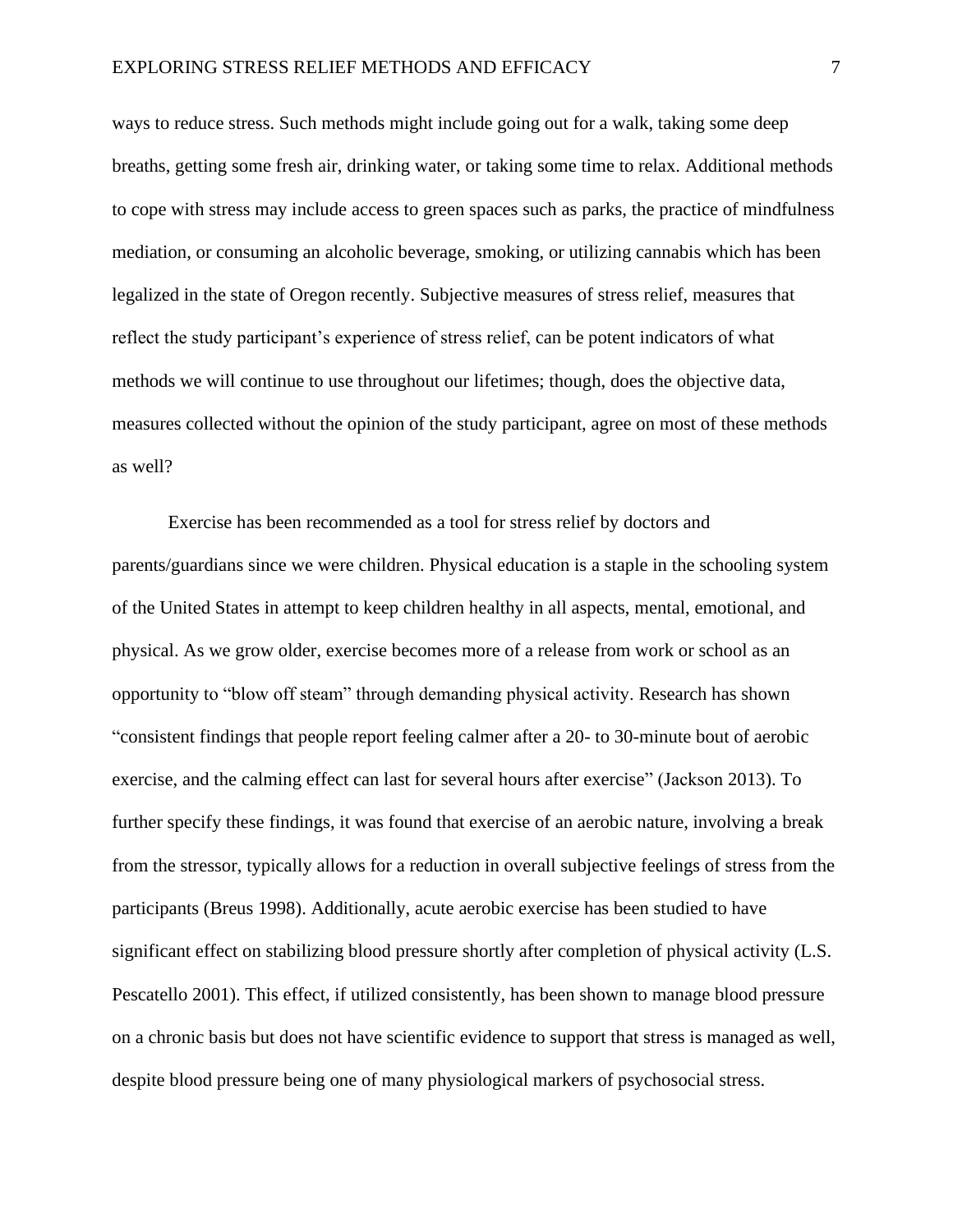Unfortunately, the method of exercising and utilizing the time to escape a stressor cannot create a permanent effect of stress relief. Exercise throughout the day can have a calming effect in the short term but the results may not long and may require additional methods to tackle more significant or chronic stressors.

In November 2014, the state of Oregon voted to pass Measure 91 into law and therefore legalized the use of recreational cannabis in the state (State of Oregon, 2014). With this, residents of Oregon were granted to ability to use and sell cannabis, as regulated by the state, without requiring a medical cannabis license. Cannabis has been prescribed medically in the past, and by some other states currently, to patients requiring pain management in attempt to avoid prescribing opiates (Alana 2019). With this, anecdotal evidence suggests that cannabis can also reduce acute, short-term psychosocial stress. This suggestion was tested in a 2017 study which demonstrated that a low dose of THC (7.5 mg) in a sample of 29 men and 13 women did lower feelings of stress and frustration during tasks (Van Hedger et. al., 2017) (Childs, 2017).

However, increased amounts of THC (12.5 mg) did not lead to decreased stress or frustration in short-term studies and actually led to more instances of increased stress. With this information, the use of cannabis for stress relief can be noted to be a fickle task requiring extensive knowledge of the substance and assistance to create a maximized experience. In attempt to improve this metric, use of cannabinoid oil (CBD) was suggested for feelings of acute psychosocial stress. However, a 2021 placebo-based experiment was utilized to determine true efficacy against psychosocial stress versus perceived efficacy in a sample of 43 healthy adults. Following completion of the study, CBD was associated with increased sedation but without objective data that the participants noticed reduced stress. Participants who believed in the effectiveness of CBD in reducing their stress noted significantly diminished anxiety (Spinella et.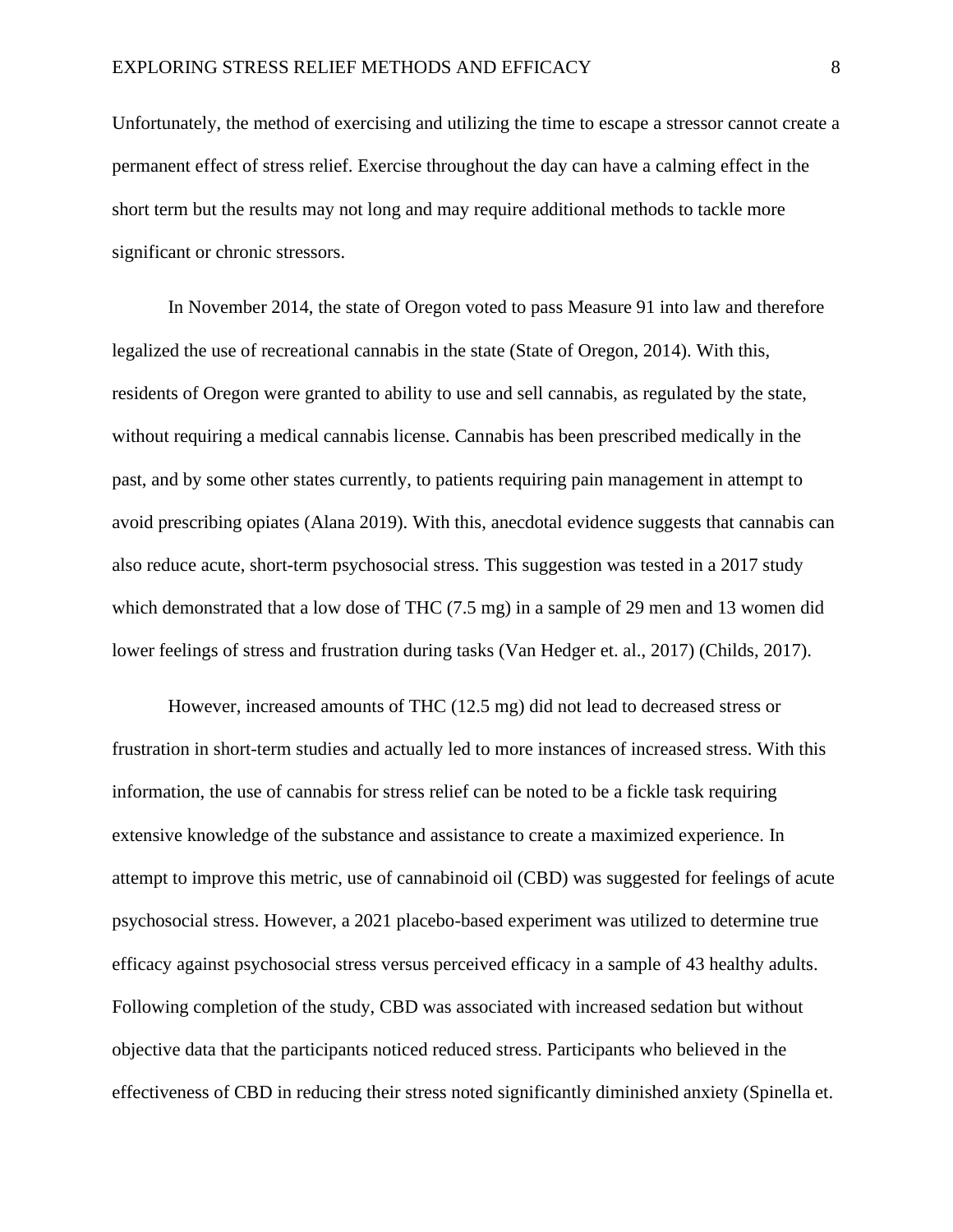al, 2021). With this study proving limited efficacy of the stress relief method, it would not be an efficient choice for the general population of healthy adults in the US.

Getting some fresh air, going for a walk, or taking a moment to get out into nature are a few of the commonly suggested methods when someone mentions that they are in need of a break. Green space has become an increasingly rare commodity through industrialization as the automobile has become the focus of outdoor spaces and therefore inspired the creation of "concrete jungles". Spaces like Central Park in New York have been conserved as green spaces in order to fulfill the instinctive human need to "get some fresh air" when acutely stressed. The science of this suggestion has been studied through measuring psychological and physiological measures of stress in order to investigate reactions to short-term visits to urban nature environments. The included environments were a city center, urban park, and urban woodland area. Overall, the study demonstrated that salivary cortisol levels decreased during short term exposure to green space in all different environments (Tyrväinen et. al., 2014). Additionally, stress was measured among 608 adults in Hong Kong, aged 20 years or older, through higher odds of moderate or poor sleep quality. Subjects that resided in neighborhoods with higher densities of green space often had citizens with better sleep quality and, therefore, reduced stress levels (Yang et. al., 2020). Through several different objective and subjective measures, including cortisol levels and sleep quality/melatonin levels, access to green space has been proven to be an effective stress relief method to alleviate stress levels.

Mindfulness meditation "primarily cultivates an ability to bring a nonjudgmental sustained awareness to the object of attention rather than cultivating focused awareness of a single object, such as a word or mantra, as occurs in concentrative meditation" (Kristeller, 2007). With this method of awareness and attention to oneself, many have believed that mindfulness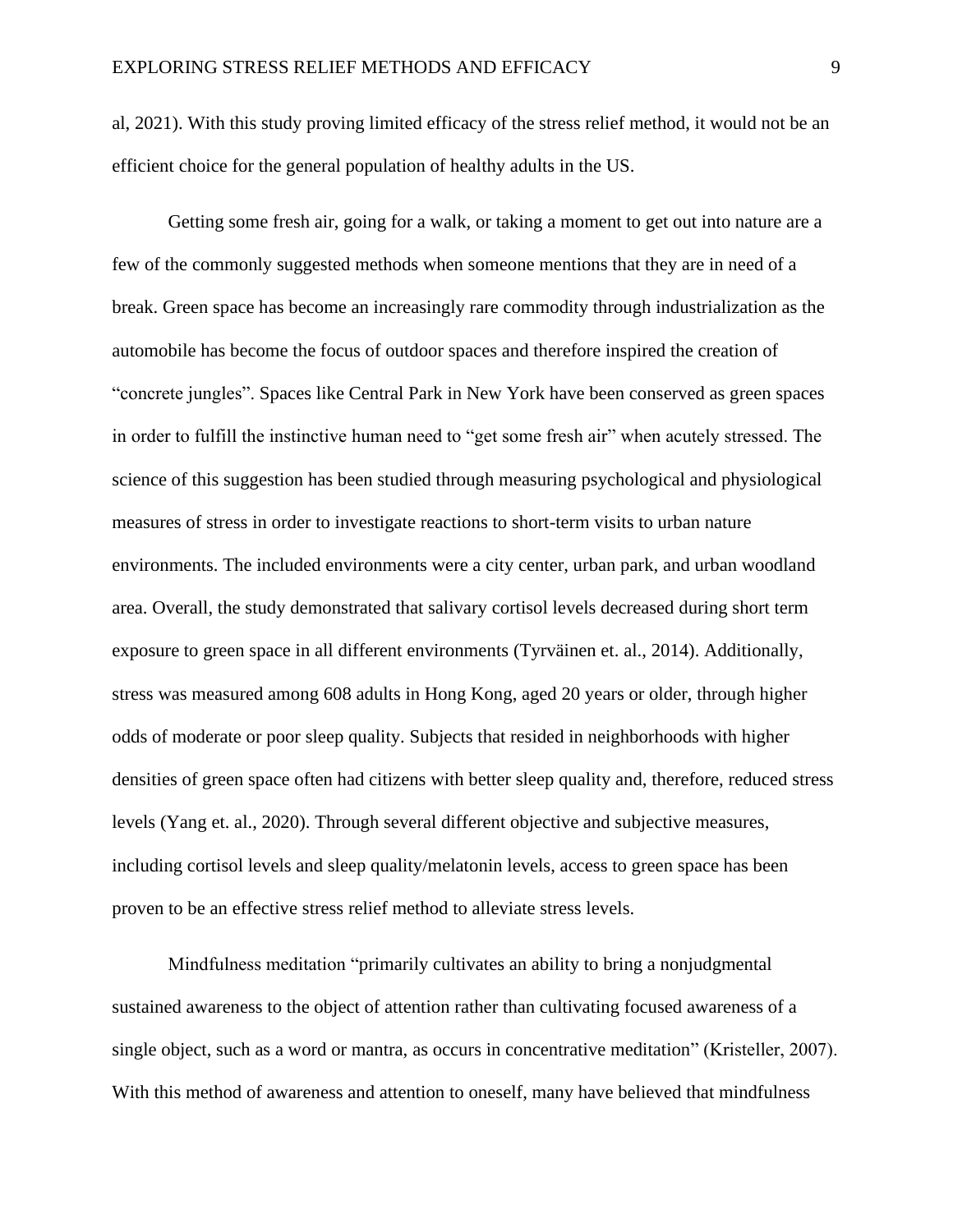meditation can successfully decrease stress levels and inspire a more secure, calm presence about situation's that someone may be experiencing. As we do with seeking help for mental health from a professional counselor, mindfulness meditation has been thought to accomplish similar retrospection into one's mind through sustained awareness to the object of attention, their self. In a study completed with the goal in mind to reduce stress and limit healthcare expenditures for a business structure, mindfulness-based stress reduction was known to help a broad range of individuals to cope with clinical and nonclinical problems (Grossman et. al., 2004) and was investigated to determine "dosage" and how to efficiently incorporate it into corporate life (Klatt et. al., 2009). Through this study, they did determine that "dosing" mindfulness meditation into the workday during breaks, such as lunch, did demonstrate decreased stress levels subjectively and objectively through self-reported sleep quality and salivary cortisol levels. However, due to inconsistencies and methodological concerns of studies regarding different aspects of cognition and mindfulness-based interventions, Yakobi et. al. (2021) aimed to conduct a meta-analysis of studies focused on mindfulness-based interventions on attention, working-memory, and executive control. Through the meta-analysis, it was determined that mindfulness-based interventions do have limited positive effects on attention and executive control in healthy adults. However, it was unclear if the participants' motivation may have accounted for that effect and therefore it was concluded that further research was necessary. Ultimately, mindfulness meditation does seem to serve some utility from a subjective perspective, but objective proof of stress relief remains uncertain in recent studies.

With review of the efficacy for these methods, the effect that exercise, cannabis use, access to green space, and mindfulness meditation were determined to have ranging efficacies from "requiring more objective data" to objective, quantitative proof of stress relief for a general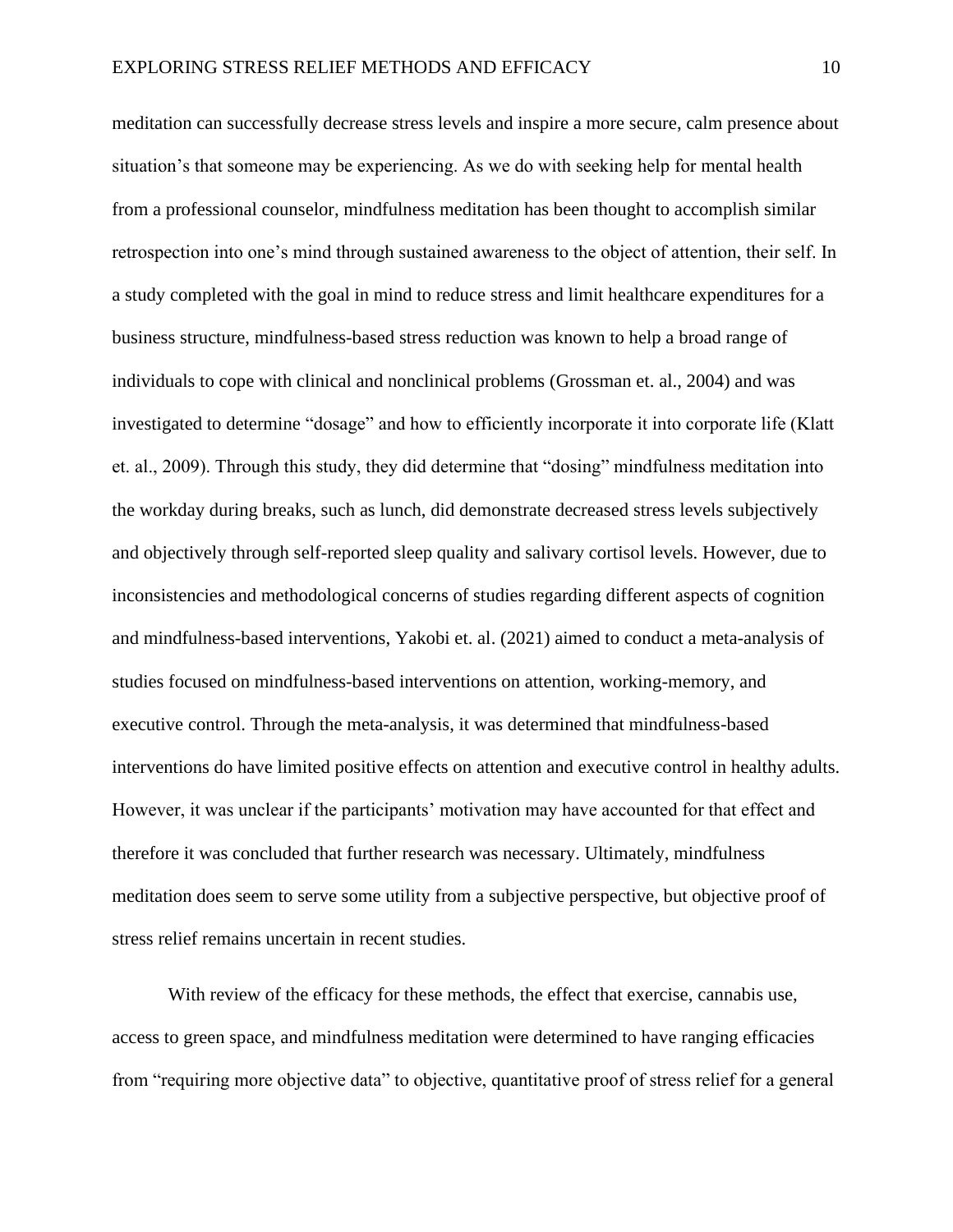adult population. However, high risk communities are not always able to access methods available to the general population. What may work for that sample may be much more difficult to obtain and especially difficult to practice regularly in attempt to relieve acute stress on a normal basis. This barrier may determine if stress relief is an achievable method of preventative care for populations such as houseless individuals, LGBTQ+ communities, and BIPOC communities.

# *Accessibility of Common Stress Relief Methods*

Houseless populations face several challenges on a daily basis that regard their survival. Through attempts to find spaces in which to sleep, eat, bathe, or even to simply exist, houseless individuals are rarely in a state of security. This lack of security exemplifies survival stress at its core— "This automatic response developed in our ancient ancestors as a way to protect them from predators and other threats. Faced with danger, the body kicks into gear, flooding the body with hormones that elevate your heart rate, increase your blood pressure, boost your energy and prepare you to deal with the problem" (Krantz et. al., 2013). With this constant stress, their systems are at higher risk for dysfunction due to constant hyperactivity of their sympathetic nervous system. Stress relief does fit the picture to be a short-term aide while political society determines how to elevate individuals out of their houselessness. However, the methods listed above are not all as easy to access as it might be for a general healthy adult living in an urban area.

### *Exercise*

In previous sections, exercise was reviewed through the lens of the general population to be effective in creating stress relief for short periods of time and therefore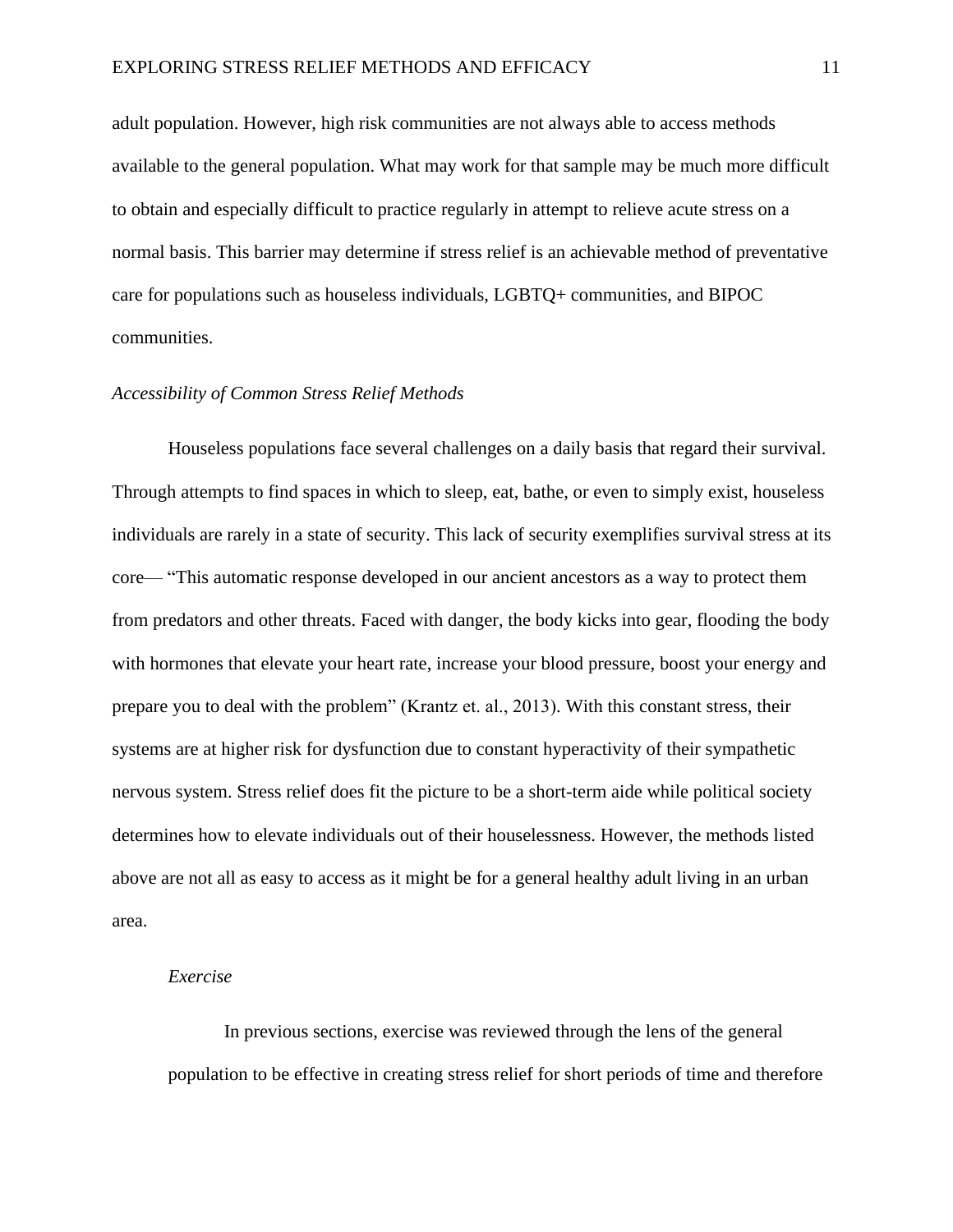can reduce periods of acute stress. With consideration of exercise as a method to reduce stress, a typical person living in an urban space might think of attendance in a gym or going for a run around their neighborhood. Each of these options would be likely to provide the recommended 20-30 minutes of aerobic exercise that has been proven to reduce acute stress levels. There are, however, barriers of access for these methods to houseless populations that are likely experiencing financial difficulties. A typical gym membership, through commercial gyms, can range between \$10 to \$100 a month (Zuckerman, 2021). On top of this, even the cheapest of clubs (e.g., Planet Fitness) at \$10 a month requires an address to move forward through the membership process (Planet Fitness, 2022). With this barrier, the next best option for utilizing the method of shortterm aerobic exercise would be engaging in a run in their neighborhood. For a houseless person with limited security of their belongings, who would watch their property if they were to leave on a jog? If this individual has a limited wardrobe, including only one pair of shoes, could a jog possibly lead to injury through wearing improper footwear, overheating, For the nearly 25% of houseless individuals that have a form of disability, how can they safely engage with a jog around their neighborhood (United States Interagency Council on Homelessness, 2018)? With this perspective, exercise as a form of stress relief cannot be considered as an accessible method for houseless individuals and may even be considered dangerous to those that are disabled.

### *Cannabis Use*

Data previously discussed in this paper demonstrated that THC at low doses (7.5 mg) did allow for a decrease in subjective and objective levels of stress for a sample size of 42 adults (Van Hedger et. al., 2017) (Childs, 2017). However, financial, legal, and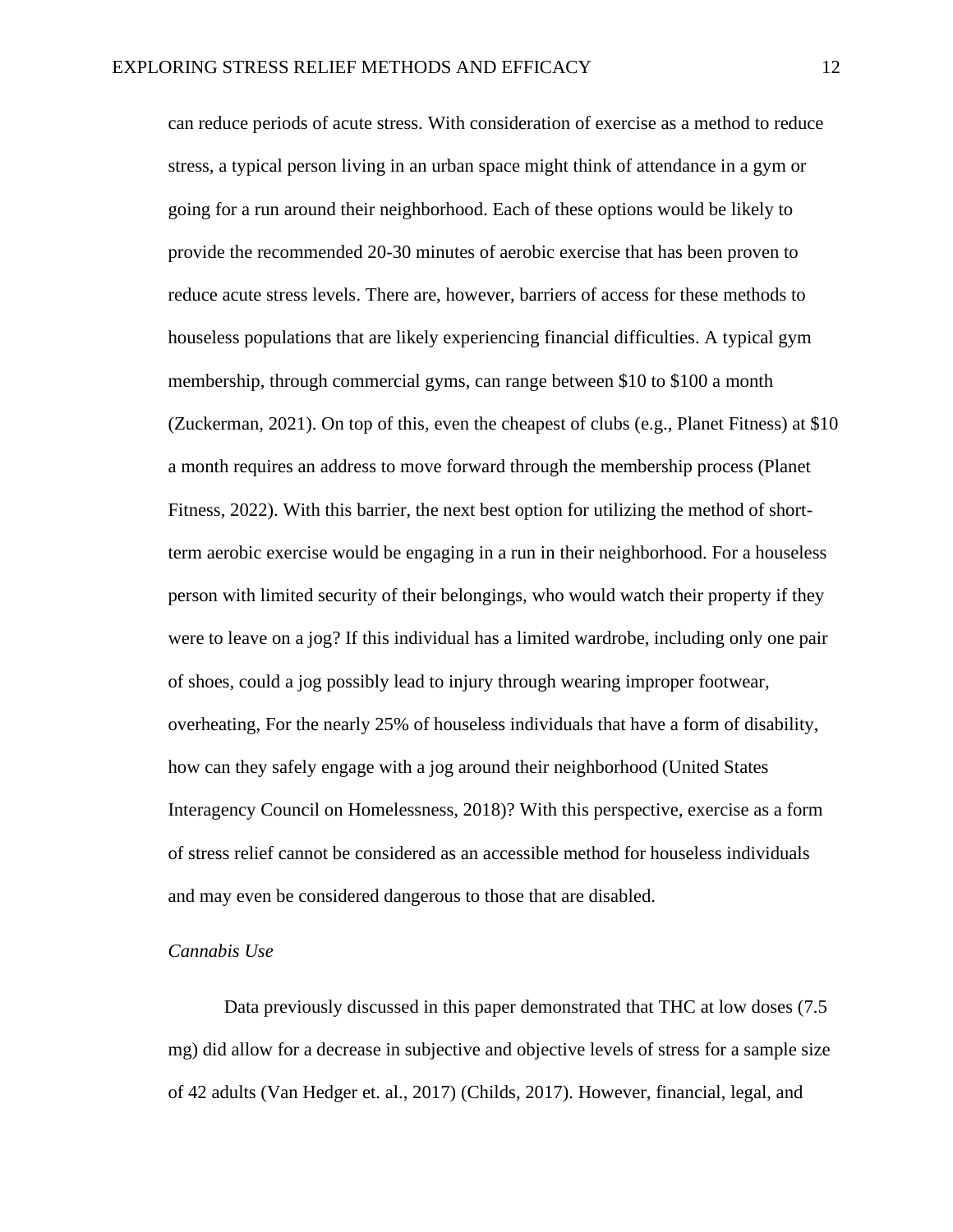dosing barriers remain for houseless populations when it comes to use of cannabis, even in states that have legalized recreational use such as Oregon. For example, a typical cheaper price for a pre-rolled joint can range from \$3-5 with about 18% THC (Blooming Deals by Cannabis Nation, 2022). This amount of THC does equate to 0.09 grams of THC or 90 mg. To follow the suggestion of the above article, attempting to determine when an individual has consumed 7.5 mg of THC would be difficult to accurately measure. When, per the above study, just 5 more milligrams of THC can heighten negative feelings of stress, then utilizing cannabis for optimal stress relief can be determined inaccessible. Outside of dosing difficulties, a houseless individual experiencing financial difficulties may not be able to afford \$3-5 for a single pre-rolled joint. However, if an individual required stress relief in a form of cannabis for other ailments such as chronic pain, \$3-5 could be viewed from this perspective as relatively affordable. Finally, despite the recent legalization of recreational cannabis in Oregon, several potential employers still choose to test for drug use and include cannabis on their panel. This barrier may create hesitation in houseless individuals as they may want to limit causes for jobs to possibly turn them away; thus, effectively increasing the stress levels of houseless individuals by creating an unending cycle of requiring stress relief but being unable to effectively access it and progress in other aspects of life.

## *Access to Green Space*

For houseless individuals, living in urban areas means that more resources within walking distance are available to them. Shelters, food pantries, free medical clinics or emergency rooms, and other resources are typically available within close range in urban areas. This implies that a houseless person could, in cases of able-bodied individuals, can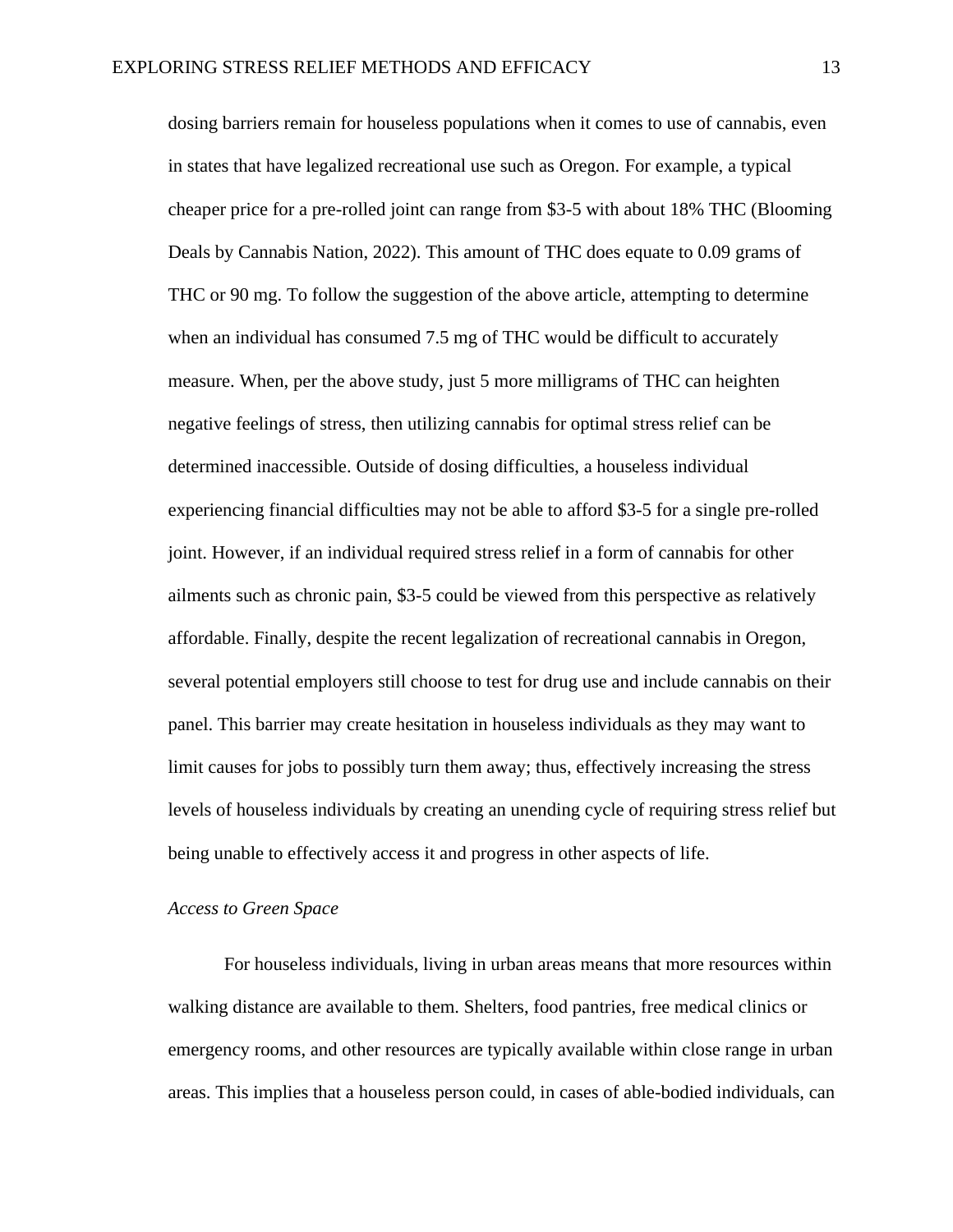walk reasonable distances to these resources. However, living in urban areas such as these can possibly limit access to green spaces. Noted above, access to green space has been noted to be an effective stress relief method to alleviate short term stress levels through several different objective and subjective measures (Tyrväinen et. al., 2014) (Yang et. al., 2020). Allocation for green spaces in large urban areas such as Portland, through anecdotal evidence, has been proven to be desirable to the general population, as well as houseless individuals, as a place to spend time on a fair-weather day. With access to a public space that has been proven to decrease levels of stress, one barrier that can be noted is actual travel to the space. For a disable houseless person, walking with or without personal belongings can be a large barrier of access to green spaces. However, with methods of public transportation in Portland, such as the streetcar for a \$2.50 pass or the MAX for a \$5 day pass (or even \$1.25-2.50 with an honored citizen pass) (TriMet, 2022), a disabled person with limited financial means may be able to access the space with greater probability of success than accessing a gym or a cannabis dispensary.

#### *Mindfulness Meditation*

Mindfulness meditation, as studied above, can be completed in short time periods (Klatt et. al., 2009) with subjective data that stress levels were reduced in general adult populations. However, the efficacy of this method does require further research due to the ambiguity of objective data regarding the effects of mindfulness meditation. Subjective data, though, does suggest that an individual may experience benefit from the method even without true, objective relief. This subjective perspective may be enough for some individuals to decrease overall acute psychosocial stress and therefore, hopefully, improve chronic health. With the main requirement being knowledge of how to meditate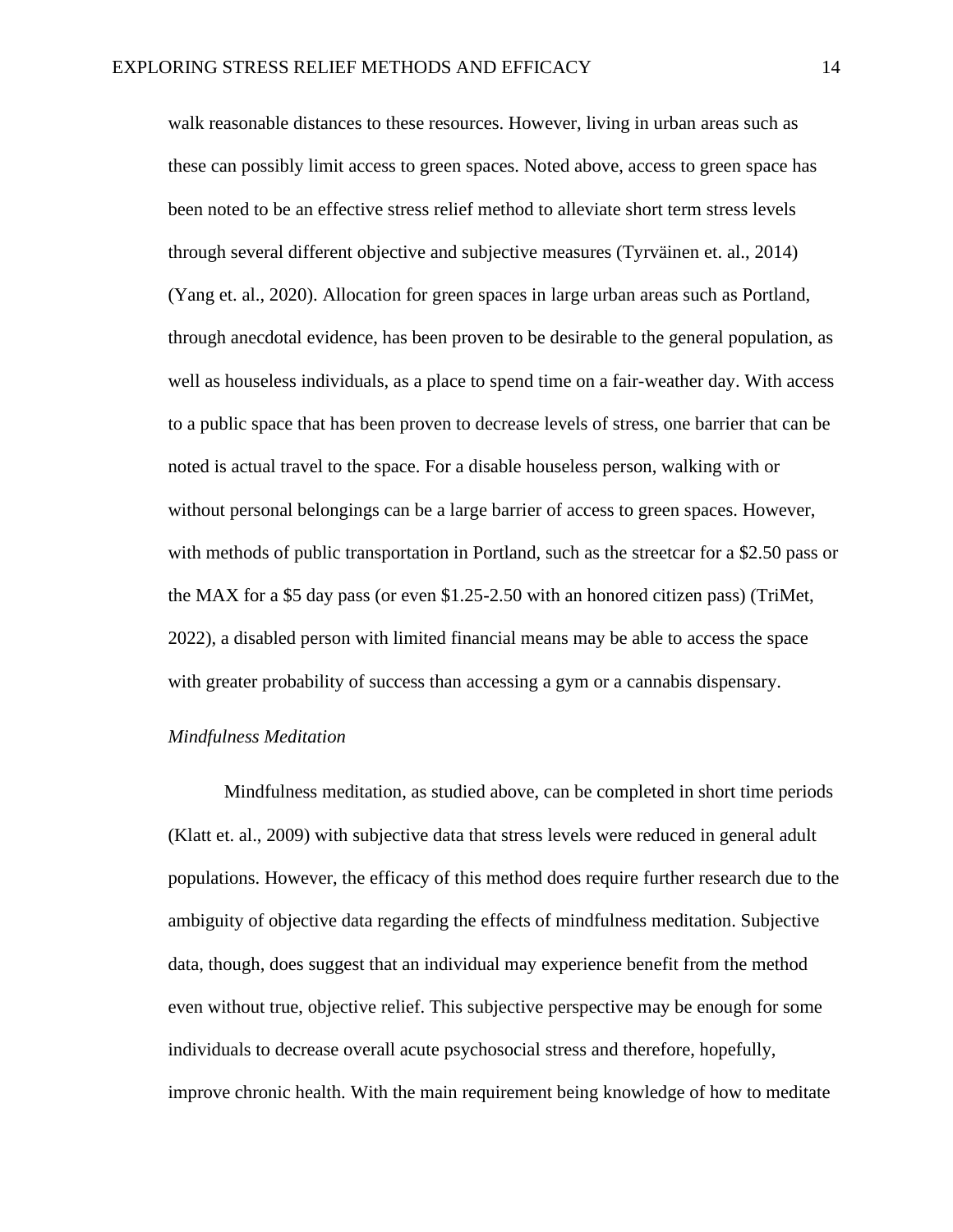and a space to utilize the method safely this method could be accessible to houseless populations that have access to shelters, food pantries, or clinics where this method could be taught and practiced safely for short periods of time. Though outside of these spaces, the question remains if the individual has a space through which to practice mindfulness often enough to reduce chronic stress safely. The nature of mindfulness meditation can be rather involved and requires focused concentration on a nonjudgmental sustained awareness to the object of attention. This focused attention could detract from attention to their surroundings leaving them vulnerable to environmental dangers without the safety of a house-like structure. For an individual that can be educated, or has prior education, of mindfulness meditation and also has access to a safe space to conduct meditation for short periods of time, then this method can be accessible to houseless individuals. Due to these stipulations, the accessibility of mindfulness meditation is noted to be mildly limited.

## *Conclusion*

In the current state of our country, becoming houseless is far more likely to occur than it has been in the past given growing social inequality, precarious job market, and rising housing costs, especially in urban areas. This proximity to an unfortunate tragedy should inspire a vigorous fight to establish social systems to care for individuals that do experience this systemic failure. With policy changes through the hands of democracy, hopefully systematic changes may be on the horizon and housing structures may become available for the large populations of the United States that are currently houseless. However, this long-term goal unfortunately does nothing to support houseless individuals in their daily existence. The stress that houseless individuals endure every day to survive ravages their systems with chronic effects to the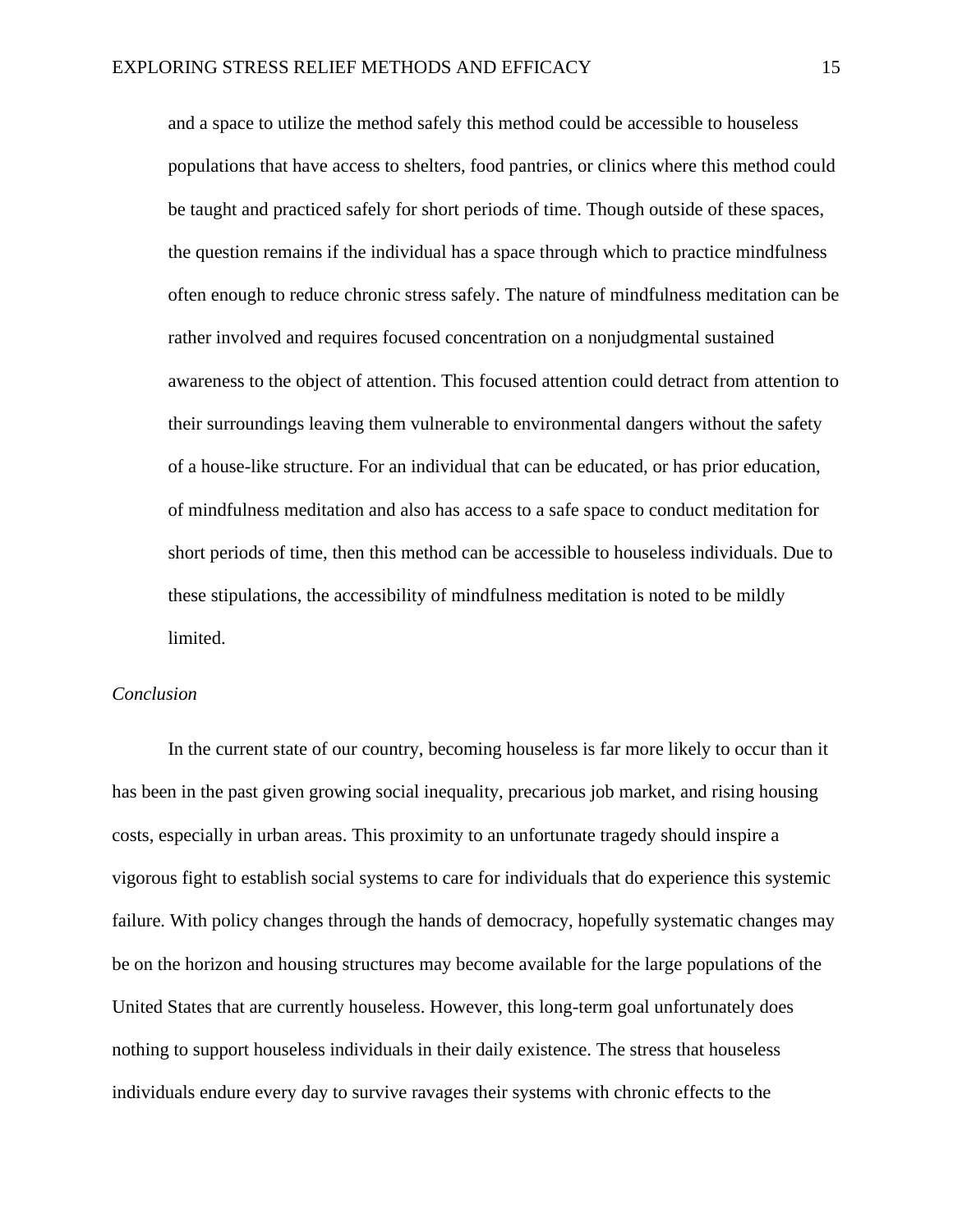immune, GI, cardiac, and endocrine without any sign of respite. To suggest stress relief methods that might work best for the general population of houseless individuals may be the bare minimum, but it is a factor that they can control in a world where so many factors are outside of their control.

With methods of stress relief mentioned above such as exercise, cannabis use, access to green space, and mindfulness meditation, research has shown that, for the general adult population of the world, these methods can be selectively effective. Exercise has proven to work for short bursts, working to reduce acute stress with a distraction that can otherwise improve your overall health even without the factor of reducing stress. Cannabis use has strict guidelines towards what can be deemed effective for reducing stress with common avenues of obtaining cannabis providing far more in single doses than is required, in terms of stress reduction. Access to green space was proven on multiple subjective and objective measures to reduce stress in adults of the general population. Mindfulness meditation also demonstrated subjective relief in stress for general, healthy adults even in short doses for improvement in attention and executive control.

However, houseless individuals do face barriers that many of the general adult population may not have to worry about. This thesis attempted to identify which of these methods was determined to be the most effective for those that might face physical, financial, or safety barriers to achieving stress relief. Through studies of each of these methods and evaluation of how barriers might affect access, green space availability in urban areas demonstrated ability to provide the safest, most affordable, and least physically demanding of all the discussed methods of stress relief.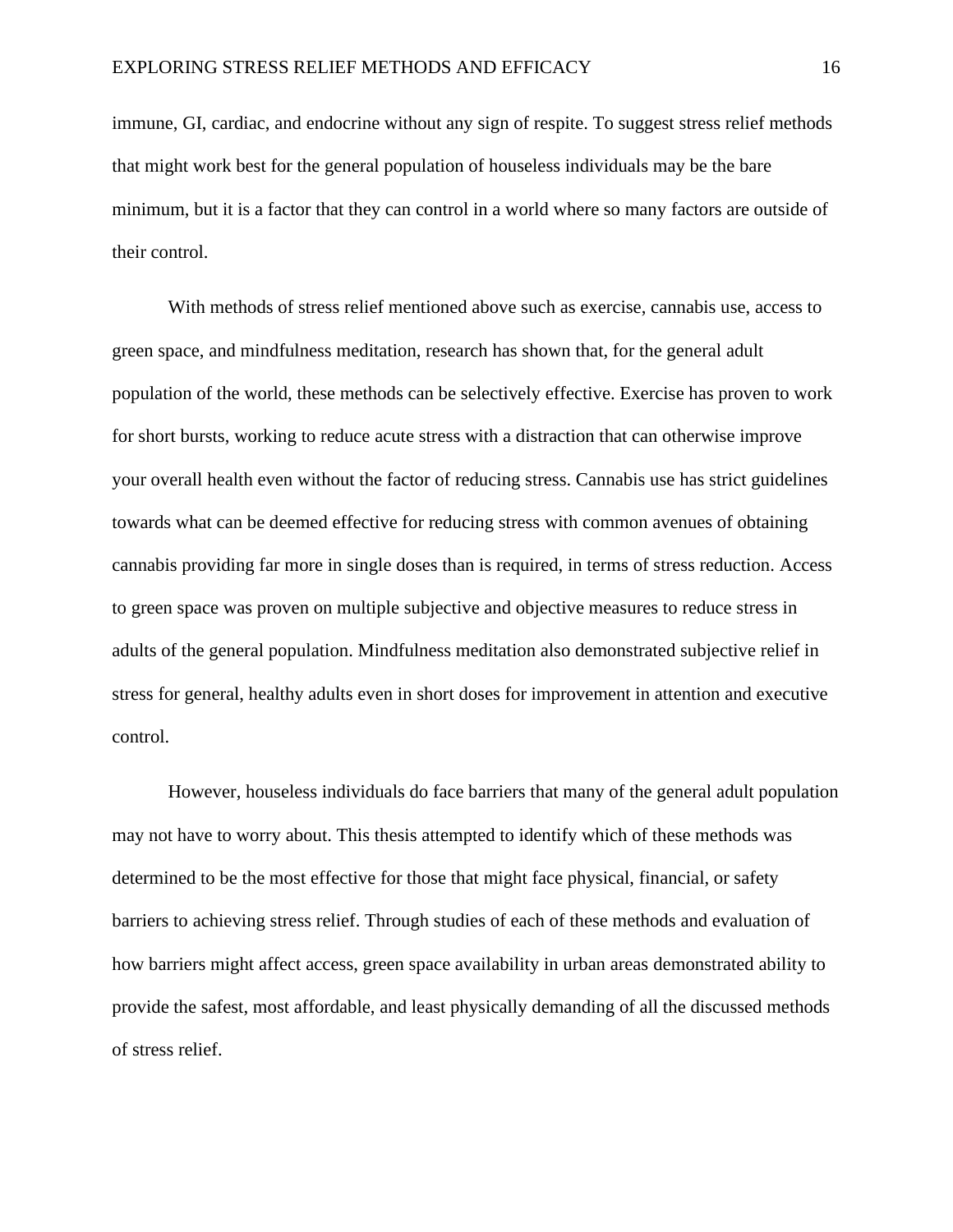When considering accessible methods of stress relief for an individual that could possibly be facing several barriers of physical, financial, and safety origins, access to green space offers an effective method of stress relief. Access to green spaces, such as public parks, can be utilized for stress relief in several parts of an urban city without financial investment from the houseless, extensive physical toll (as one might find through exercise), or risk to safety considering all of their belongings can be brought along with them and public, large spaces offer multiple eyes which can deter physical harm. Following this study, further research should be conducted in the form of a survey to ask houseless people of an urban population for additional methods that they feel provide relief from stress, other than the methods reviewed in this study. Additionally, with further time and resources, a survey study that determines to what extent each stress relief method effectively improves the well-being of the houseless for a long-term period would be beneficial in continuing investigation initiated here.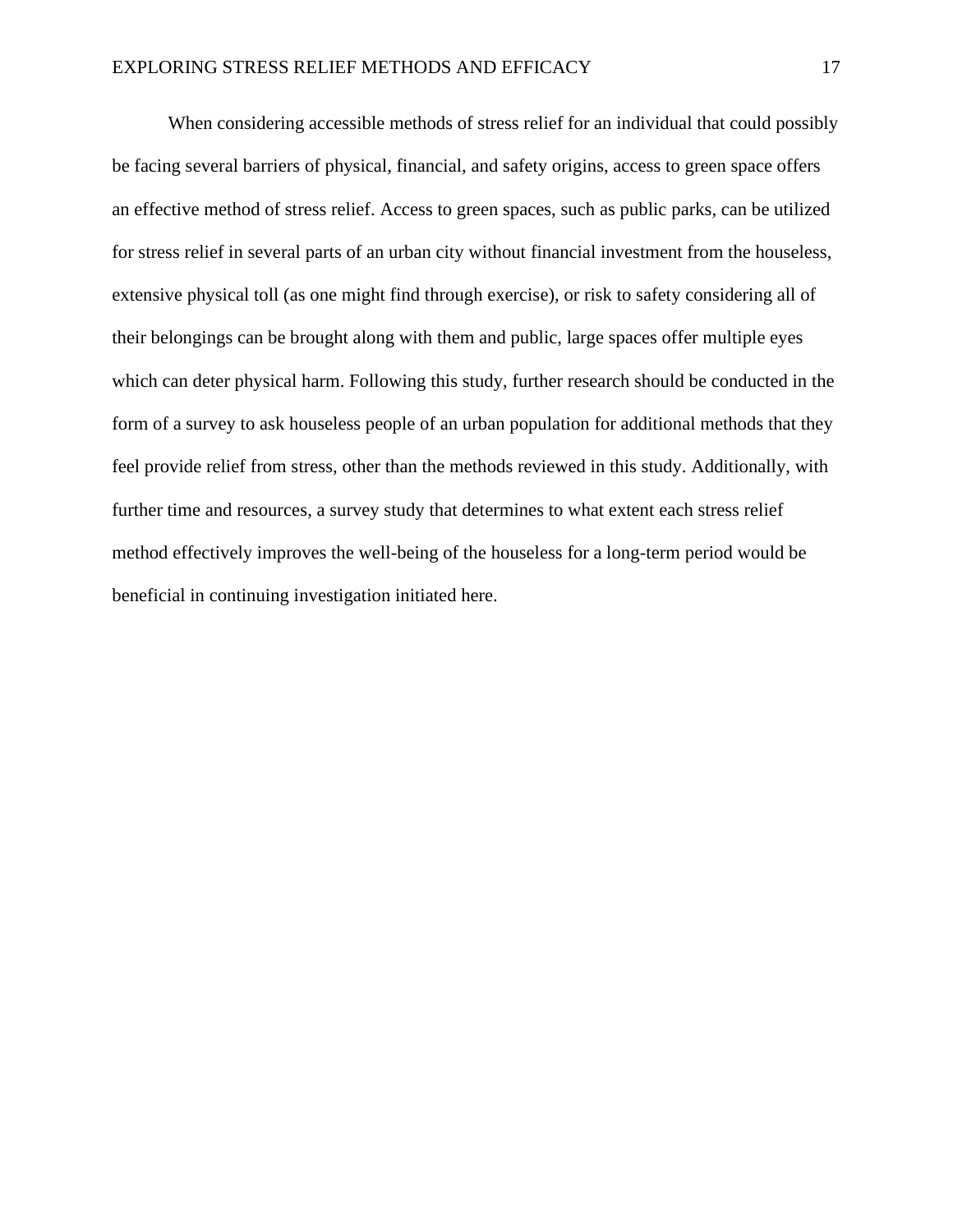## **References**

- Þórarinsdóttir H, Kessing L, Faurholt-Jepsen M. (2017). Smartphone-Based Self-Assessment of Stress in Healthy Adult Individuals: A Systematic Review. *J Med Internet Res*; 19(2): e41. [doi:10.2196/jmir.6397](https://doi.org/10.2196/jmir.6397)
- Alana Mercurio, Elizabeth R. Aston, Kasey R. Claborn, Katherine Waye & Rochelle K. Rosen (2019) Cannabis as a Substitute for Prescription Medications: A Qualitative Study, Substance Use & Misuse, 54:11, 1894-1902, DOI: 10.1080/10826084.2019.1618336
- Barrington, W., Stafford, M., Hamer, M., Beresford, S., Koepsell, T., Steptoe, T. (2014). Neighborhood socioeconomic deprivation, perceived neighborhood factors, and cortisol responses to induced stress among healthy adults. *Health & Place*. Volume 27. Pages 120-126. ISSN 1353-8292. [https://doi.org/10.1016/j.healthplace.2014.02.001.](https://doi.org/10.1016/j.healthplace.2014.02.001)
- Blooming Deals by Cannabis Nation. (2022). Retrieved from https://potguide.com/oregon/cannabis-dispensaries/beaverton/blooming-deals-bycannabis-nation/?dtche[product]=pre-roll-animal-og-0-5g
- Breus MJ, O'Connor PJ. Exercise-induced anxiolysis: a test of the "time out" hypothesis in high anxious females. Med Sci Sports Exerc. 1998; 30 (7): 1107–12.
- CDC. (2020). Healthy People 2020. *Centers for Disease Control and Prevention.* [https://www.cdc.gov/nchs/healthy\\_people/hp2020/population-groups.htm](https://www.cdc.gov/nchs/healthy_people/hp2020/population-groups.htm)
- Childs, E., Lutz, J. A., & de Wit, H. (2017). Dose-related effects of delta-9-thc on emotional responses to acute psychosocial stress. *Drug and Alcohol Dependence*, *177*, 136–144. <https://doi.org/10.1016/j.drugalcdep.2017.03.030>
- Collins, S.M. (2001). Modulation of intestinal inflammation by stress: basic mechanisms and clinical relevance (IV). *Am J Physiol.* 280:G315-8
- Felner, J. K., Wisdom, J. P., Williams, T., Katuska, L., Haley, S. J., Jun, H.-J., & Corliss, H. L. (2020). Stress, coping, and context: Examining substance use among LGBTQ young adults with probable substance use disorders. *Psychiatric Services*, *71*(2), 112–120. <https://doi.org/10.1176/appi.ps.201900029>
- Grossman, P., Niemann, L., Schmidt, S., & Walach, H. (2004). Mindfulness-based stress reduction and health benefits: A meta-analysis. *Journal of Psychosomatic Research, 57, 35-43.*
- Herd, J.A. (1991). Cardiovascular response to stress. Physiol Rev.
- Hingwe S. (2021). Mental Health Considerations for Black, Indigenous, and People of Color: Trends, Barriers, and Recommendations for Collegiate Mental Health. In: Riba M.B., Menon M. (eds) College Psychiatry. Psychiatry Update, vol 1. Springer, Cham.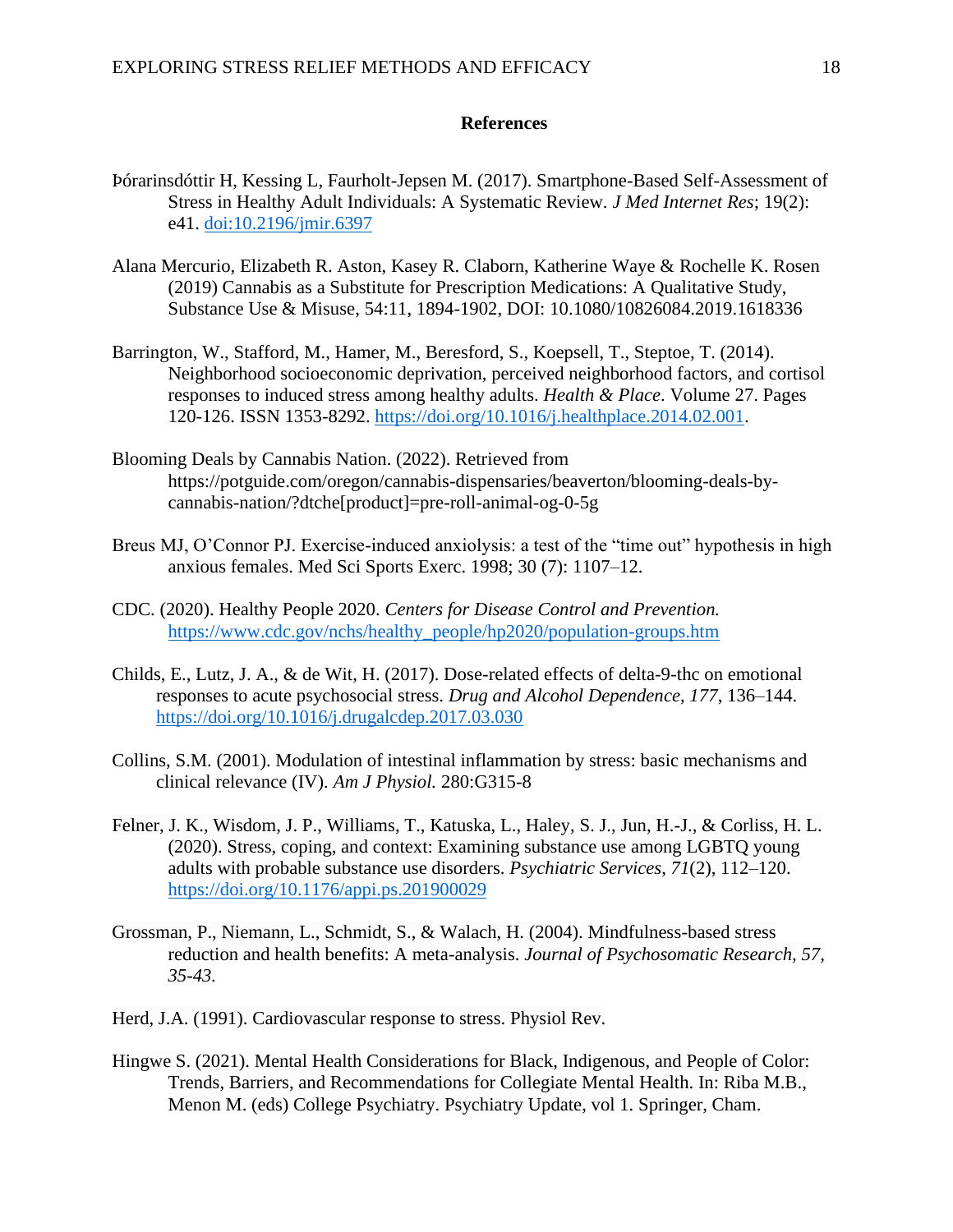[https://doi.org/10.1007/978-3-030-69468-5\\_6](https://doi.org/10.1007/978-3-030-69468-5_6)

- Hirshberg, M., Goldberg, S., Rosenkranz, M., & Davidson, R. (2020). Prevalence of harm in mindfulness-based stress reduction. *Psychological Medicine,* 1-9. doi:10.1017/S0033291720002834
- J. M. McNamara, K. L. Buchanan, Stress, resource allocation, and mortality, *Behavioral Ecology*, Volume 16, Issue 6, November/December 2005, Pages 1008– 1017, <https://doi.org/10.1093/beheco/ari087>
- Jackson, Erica M. Ph.D., FACSM STRESS RELIEF, ACSM's Health & Fitness Journal: May/June 2013 - Volume 17 - Issue 3 - p 14-19 doi: 10.1249/FIT.0b013e31828cb1c9
- Klatt, M. D., Buckworth, J., & Malarkey, W. B. (2009). Effects of Low-Dose Mindfulness-Based Stress Reduction (MBSR-ld) on Working Adults. *Health Education & Behavior*, *36*(3), 601–614. <https://doi.org/10.1177/1090198108317627>
- Krantz, D., Thorn, B., & Kiecolt-Glaser, J. (2013). How Stress Affects Your Health. *American Psychology Association*.<https://www.apa.org/topics/stress/health>
- Kristeller, J. L. (2007). Mindfulness meditation. In P. M. Lehrer, R. L. Woolfolk, & W. E. Sime (Eds.), Principles and practice of stress management (pp. 393–427). The Guilford Press.
- L.S. Pescatello, J.M. Kulikowich. (2001). The aftereffects of dynamic exercise on ambulatory blood pressure. *Medicine and Science in Sport and Exercise*, 33, pp. 1855-1861
- Mahon, P.B., Zandi, P.P., Potash, J.B. *et al.* Genetic association of *FKBP5* and *CRHR1* with cortisol response to acute psychosocial stress in healthy adults. *Psychopharmacology* **227,** 231–241 (2013). [https://doi.org/10.1007/s00213-012-](https://doi.org/10.1007/s00213-012-2956-x) [2956-x](https://doi.org/10.1007/s00213-012-2956-x)
- Monnikes, H., Tebbe, J., Hildebrandt, M., Arck, P., Osmanoglou, E., Rose, M., et al. (2001). Role of stress in functional gastrointestinal disorders. *Digest Dis.* 19:201-11
- Planet Fitness. Personal Info. (2022). Retrieved from [https://www.planetfitness.com/join/hillsboro-or?offer=pfx:offers:9332c5a1-5c2b-11ec-](https://www.planetfitness.com/join/hillsboro-or?offer=pfx:offers:9332c5a1-5c2b-11ec-98bd-021ecfb6c652&Language=en)[98bd-021ecfb6c652&Language=en](https://www.planetfitness.com/join/hillsboro-or?offer=pfx:offers:9332c5a1-5c2b-11ec-98bd-021ecfb6c652&Language=en)
- Ranjbaran, M., Mirzaei, P., Lotfi, F., Behzadi, S., Sahraei, H. (2013). Reduction of metabolic signs of acute stress in male mice by papver Rhoaes hydro-alcoholic extract. Pakistan J. Biol Sci. 16:1016-21
- Reiche EMV, Nunes SOV, Morimoto HK. (2004). Stress, depression, the immune system, and cancer. Lancet Oncol. 5:617-25.

Scherma, M., Muntoni, A. L., Riedel, G., Fratta, W., & Fadda, P. (2020). Cannabinoids and their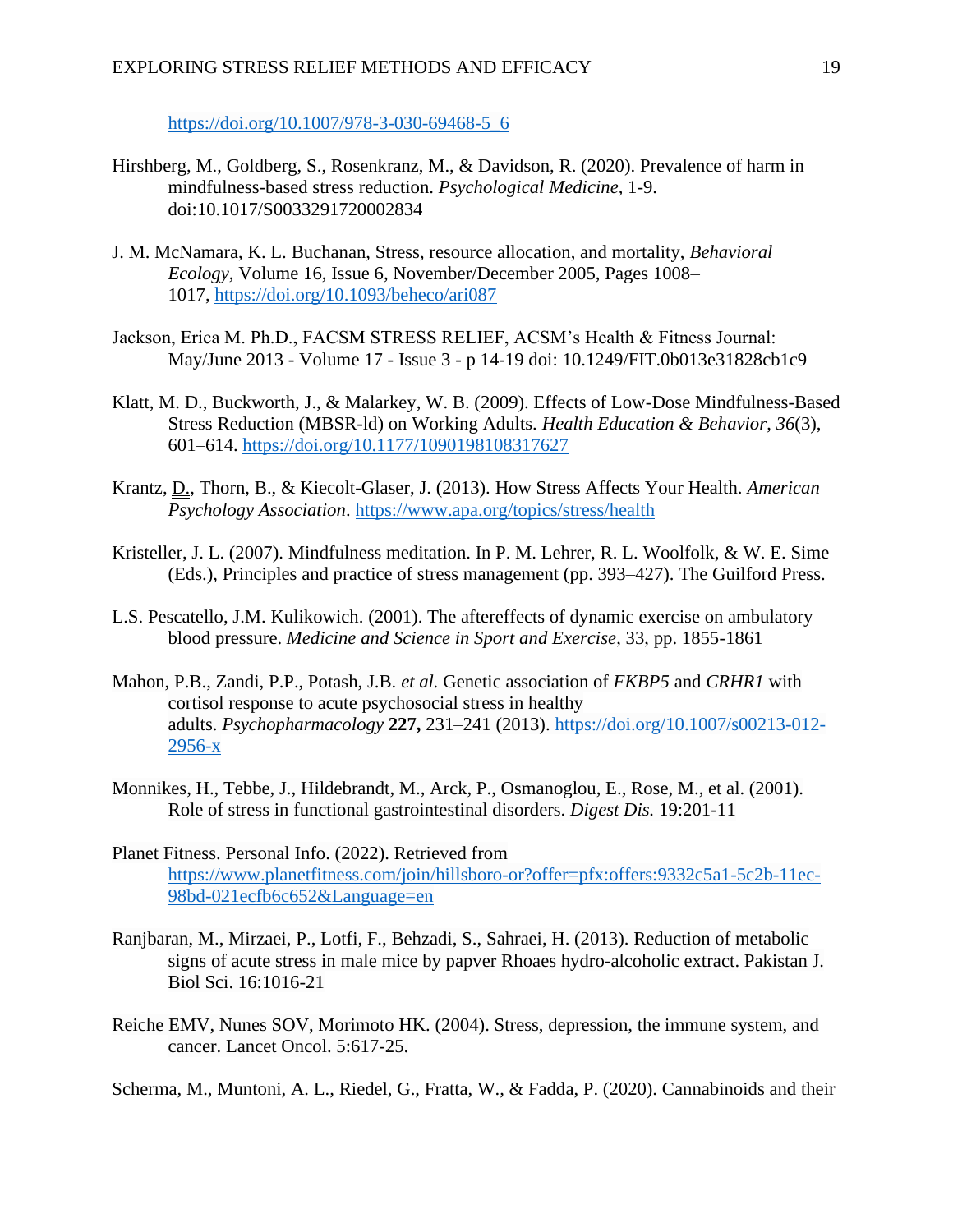therapeutic applications in mental disorders. *Dialogues in clinical neuroscience*, *22*(3), 271–279.<https://doi.org/10.31887/DCNS.2020.22.3/pfadda>

- Spinella, T.C., Stewart, S.H., Naugler, J. *et al.* (2021). Evaluating cannabidiol (CBD) expectancy effects on acute stress and anxiety in healthy adults: a randomized crossover study. *Psychopharmacology* **238,** 1965–1977<https://doi.org/10.1007/s00213-021-05823-w>
- State of Oregon Legislative Revenue Office. (2014, September). THE REVENUE IMPACT OF CANNABIS LEGALIZATION UNDER MEASURE 91. Retrieved January 5, 2022, from https://www.oregonlegislature.gov/lro/Documents/RR 3-14 Measure 91.pdf
- TriMet. Fares for TriMet Buses, MAX, and WES. (2022). Retrieved from https://trimet.org/fares/index.htm
- Tyrväinen, L., Ojala, A., Korpela, K., Lanki, T., Tsunetsugu, Y., Kagawa, T. The influence of urban green environments on stress relief measures: A field experiment. (2014). *Journal of Environmental Psychology.* Volume 38. Pages 1-9. ISSN 0272-4944. [https://doi.org/10.1016/j.jenvp.2013.12.005.](https://doi.org/10.1016/j.jenvp.2013.12.005)
- United States Interagency Council on Homelessness. (2018). HOMELESSNESS IN AMERICA: Focus on Chronic Homelessness Among People with Disabilities.
- Van Hedger, K., Bershad, A. K., & de Wit, H. (2017). Pharmacological Challenge Studies with acute psychosocial stress. *Psychoneuroendocrinology*, *85*, 123–133. https://doi.org/10.1016/j.psyneuen.2017.08.020
- Wang, CW., Chan, C.H., Ho, R.T. *et al.* (2014). Managing stress and anxiety through qigong exercise in healthy adults: a systematic review and meta-analysis of randomized controlled trials. *BMC Complement Altern Med* **14,** 8. [https://doi.org/10.1186/1472-6882-](https://doi.org/10.1186/1472-6882-14-8) [14-8](https://doi.org/10.1186/1472-6882-14-8)
- Wang, F., & Szabo, A. (2020). Effects of yoga on stress among healthy adults: A systematic review. *Altern Ther Health Med*, *26*.
- Wong, Y. I., & Piliavin, I. (2001). Stressors, resources, and distress among homeless persons. *Social Science & Medicine, 52*(7), 1029-1042. doi:10.1016/s0277- 9536(00)00209-4
- Yakobi, O., Smilek, D. & Danckert, J. (2021). The Effects of Mindfulness Meditation on Attention, Executive Control and Working Memory in Healthy Adults: A Meta-analysis of Randomized Controlled Trials. *Cogn Ther Res* **45,** 543–560. <https://doi.org/10.1007/s10608-020-10177-2>
- Yang, L., Y.S. Ho, J., K.Y. Wong, F., K.P. Chang, K., Chan, K.L., Wong, M.S., Ho, H.C., W.M. Yuen, J., Huang, J., Y.M. Siu, J. (2020) Neighbourhood green space, perceived stress,